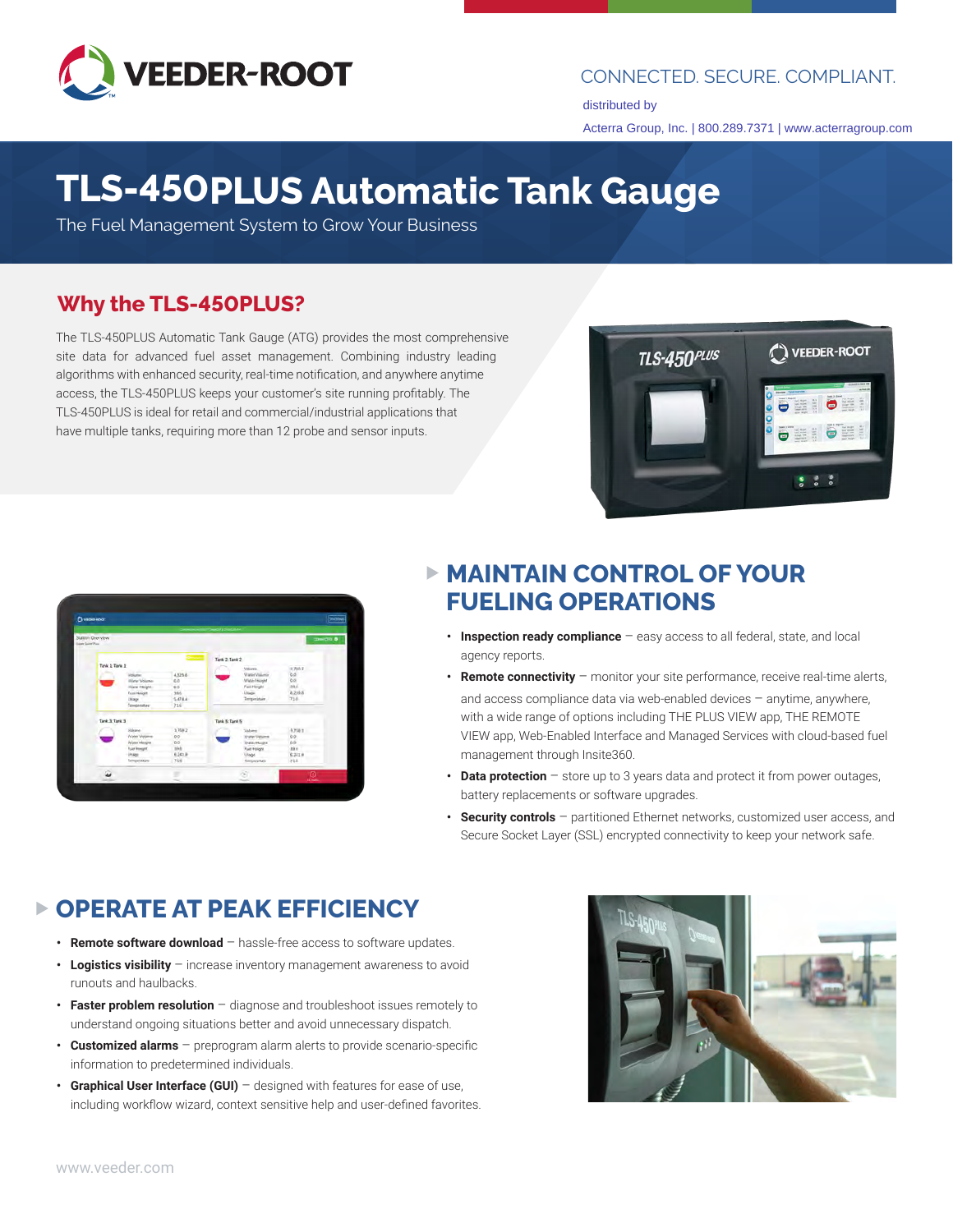## **SPECIFICATIONS**

#### **TLS-450PLUS (UL/cUL) Part Numbers**

| <b>Application Software</b>         |                                                      |  |  |  |
|-------------------------------------|------------------------------------------------------|--|--|--|
| 333545-001                          | TLS-450PLUS application software                     |  |  |  |
| Hardware*                           |                                                      |  |  |  |
| 860091-301                          | TLS-450PLUS touch screen console with printer        |  |  |  |
| 860091-401                          | TLS-450PLUS touch screen console without printer     |  |  |  |
| 860091-001                          | TLS-450PLUS console without display, without printer |  |  |  |
| <b>Interface Modules</b>            |                                                      |  |  |  |
| 332812-001                          | Universal sensor/probe interface module              |  |  |  |
| 332813-001                          | Universal input/output interface module              |  |  |  |
| 333564-001                          | 10-amp controller module                             |  |  |  |
| <b>Communication Modules</b>        |                                                      |  |  |  |
| 332818-001                          | Sitefax interface module                             |  |  |  |
| 332866-001                          | Single RS-232 interface module                       |  |  |  |
| 332868-001                          | RS-232 dual interface module                         |  |  |  |
| 332870-001                          | RS-232/RS-485 dual interface module                  |  |  |  |
| <b>Feature Enhancement Software</b> |                                                      |  |  |  |
| 332972-006                          | Continuous Statistical Leak Detection (CSLD)         |  |  |  |
| 332972-007                          | Ultimate Testing Line Leak Detection for DPLLD       |  |  |  |
| 332972-008                          | Risk Management Line Leak Detection for DPLLD        |  |  |  |
| 332972-009                          | Base Compliance Line Leak Detection for DPLLD        |  |  |  |
| 332972-018                          | <b>Timed Sudden Loss Detection</b>                   |  |  |  |
| 333149-001                          | BIR/AccuChart TLS-450PLUS EDIM factory installed     |  |  |  |
| 333580-001                          | BIR/AccuChart TLS-450PLUS CDIM factory installed     |  |  |  |
| 333581-001                          | BIR/AccuChart TLS-450PLUS LVDIM factory installed    |  |  |  |
| 333582-001                          | BIR/AccuChart TLS-450PLUS MDIM factory installed     |  |  |  |

\* Includes a 2-port RS-232 Module, a 3-port Ethernet Module and a 2-port USB Module.

#### **CAPABILITIES**

- **• AccuChart 3.0 Tank Calibration**  utilizes enhanced geometric tank chart modeling for the TLS-450PLUS with optional restricted calibration range to perform calibration. Chart volumes are calculated using adjustable geometry parameters: diameter, capacity, end shape, tilt and probe offset.
- **Business Inventory Reconciliation (BIR)** improves business decisions by combining meter transaction sales with AccuChart 3.0 Tank Calibration to better understand the site variance. It includes automated reporting on: throughput thresholds, delivery thresholds, capacity thresholds, custom thresholds.
- **• Digital Pressurized Line Leak Detection (DPLLD)**  provides advanced line leak detection to meet the capacity of growing fuel sites, now certified up to 1,178 gallons of capacity. The DPLLD equipment performs a 3.0 gph line leak test following each dispense. With the proper software enhancement feature installed, the DPLLD equipment will also perform 0.2 and/or 0.1 gph line tests to meet your regulatory needs, eliminating the need for separate annual line leak testing.
- **Built-in Data Logging** enables approved data transfer for wet stock management.
- **Timed Sudden Loss Detection** monitors unexpected changes in inventory, exposing possible issues including theft during quiet periods.
- **• Diesel Exhaust Fluid (DEF) Recirculation**  provides a recirculation and/ or Temp Control heat trace system to prevent DEF product from freezing or overheating in lines that utilize DEF in bulk dispensing systems.
- **Intelligent Pump Control (IPC)** allows the TLS-450PLUS to display and report Submersible Turbine Pump (STP) activity through a direct communication link between a STP pump controller and the TLS-450PLUS system via a RS-485 connection. This software feature is available only in the TLS-450PLUS platform.

## **INTEGRATED SITE SOLUTIONS**

The TLS-450PLUS ATG and STP control boxes act as the interface between the STP and the dispenser, while numerous sensors and probes monitor various conditions to ensure the fueling system remains healthy. If an abnormal state is detected, the TLS-450PLUS ATG will record a condition result and generate an audible and visual alarm to notify the store operator. Remote connectivity options for the TLS-450PLUS ATG ensure that critical site statuses, such as inventory and alarm activity are available to site managers when they are not onsite. Stay connected, secure, and compliant with Veeder-Root's Integrated Site Solutions.



125 Powder Forest Drive • PO Box 2003 • Simsbury, CT 06070 • ©2020 Veeder-Root • P/N 576047-250 Rev B All information contained in this document is subject to change without notice.

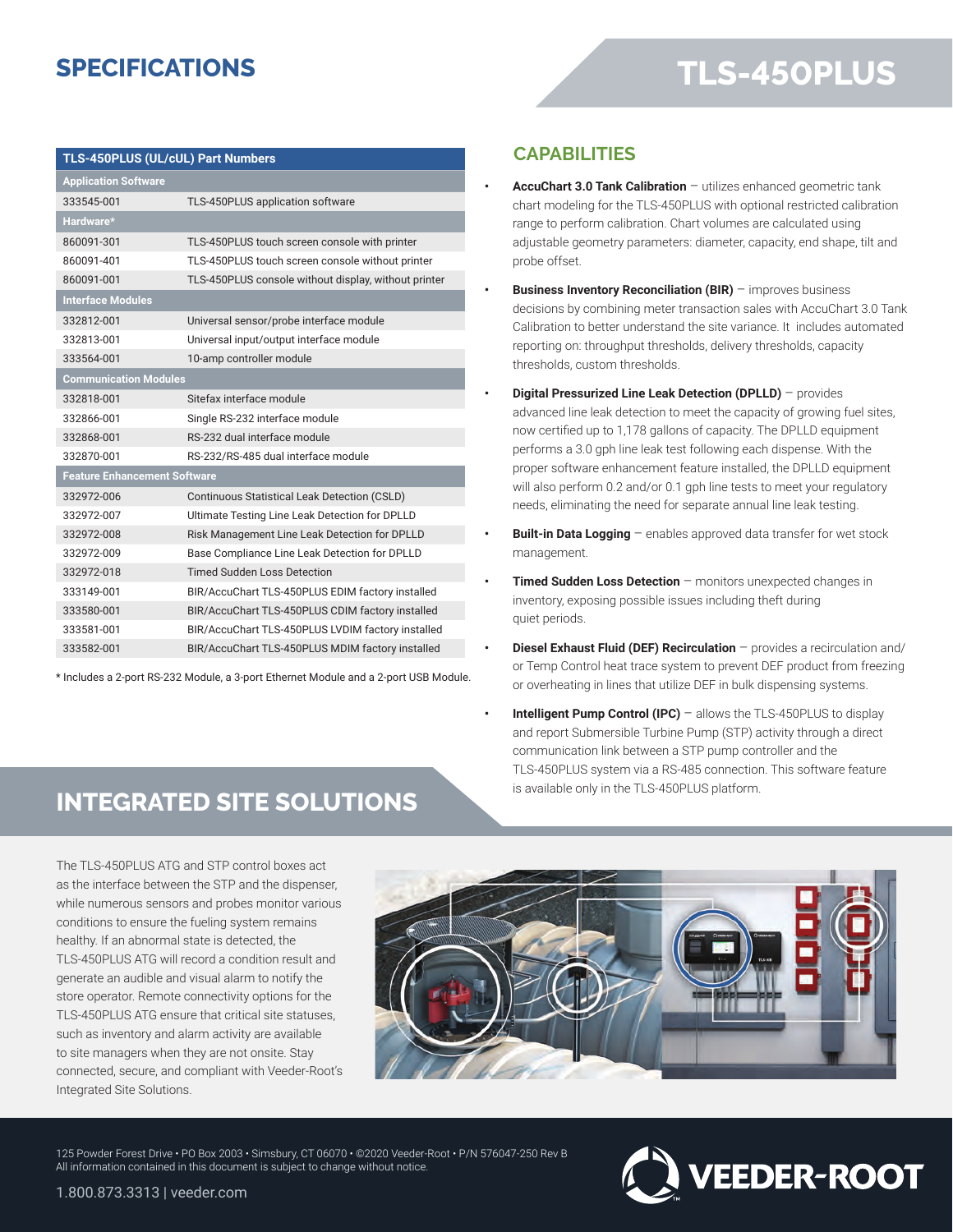# TLS-450 TLS4i TLS4C

Veeder-Root Specification Sheet 8600 & 8601 Series Consoles





**VEEDER-ROOT** 

| <b>Standard Features</b>                                                | <b>TLS-450 PLUS</b> | TLS4i         | TLS4c         |
|-------------------------------------------------------------------------|---------------------|---------------|---------------|
| WVGA LCD color touch screen with user-friendly graphic display          |                     |               |               |
| Universal AC power supply, 100-249 VAC, 50/60Hz                         |                     |               |               |
| Rechargable backup battery                                              |                     |               |               |
| Internal 5 amp relays, 120/240 VAC or 30 Vdc                            |                     | $\mathcal{P}$ | $\mathcal{P}$ |
| One internal universal low voltage input, 12Vdc (contact closure sense) |                     | ✓             | ✔             |
| Maximum number of universal probe and/or sensor inputs                  | 2.56 <sup>1</sup>   | 12            | 6             |
| Maximum number of probes                                                | 32                  | Δ             | $\mathcal{P}$ |
| Maximum number of any one type of sensor                                | 992                 | 12            | 6             |
| Optional inputs and outputs                                             | 3,4                 |               |               |
| Web-enabled: view and control from web or smart phone browsers          | ✔                   |               |               |

<sup>1</sup>=with TLS-XB <sup>2</sup>=Available on version 6A or higher <sup>3</sup>=20 High Output, 20 High Inputs, 16 Low Voltage Inputs <sup>4</sup>=80 High Output, 80 High Inputs, 64 Low Voltage Inputs with TLS-XB

| <b>Communications</b>                                                                      | <b>TLS-450 PLUS</b> | TLS4i         | <b>TLS4c</b>  |
|--------------------------------------------------------------------------------------------|---------------------|---------------|---------------|
| Configurable optically isolated RS-232/RS-485 serial ports (provides electrical isolation) |                     | $\mathcal{P}$ |               |
| Configurable RS-232/RS-485 serial ports                                                    | 51                  | $\mathcal{D}$ | $\mathcal{P}$ |
| Ethernet port(s)                                                                           | 3                   |               |               |
| Ethernet network(s)                                                                        | $\mathcal{P}$       |               |               |
| USB ports (external/internal)                                                              | 2/2                 | 2/0           | 2/0           |
| External GSM/GPRS modem via Ethernet port                                                  | ✓                   |               | ✔             |

1=Up to

**System Specifications** Multipoint tank chart, supports up to 5,000 unique points  $\triangledown$ Network printer support via Ethernet  $\overline{\smash{\checkmark}}$ Operating temperature: 0°C to 40°C (32°F to 109°F)  $\checkmark$   $\checkmark$   $\checkmark$ Storage temperature: -40°C to 70°C (-40°F to 158°F)  $\checkmark$   $\checkmark$   $\checkmark$   $\checkmark$ Relative humidity 0-90% (non-condensing) Approximate external dimensions (inches) Construction 16GA (.060 inch) powder coated steel  $\checkmark$   $\checkmark$ ✔ ✔ ✔ ✔ ✔ 18.4 x 11 x 8.8  $\checkmark$   $\checkmark$   $\checkmark$   $\checkmark$   $\checkmark$ *TLS-450PLUS TLS4i TLS4C*  $13 \times 8 \times 3.5$  13  $\times$  8  $\times$  3.5